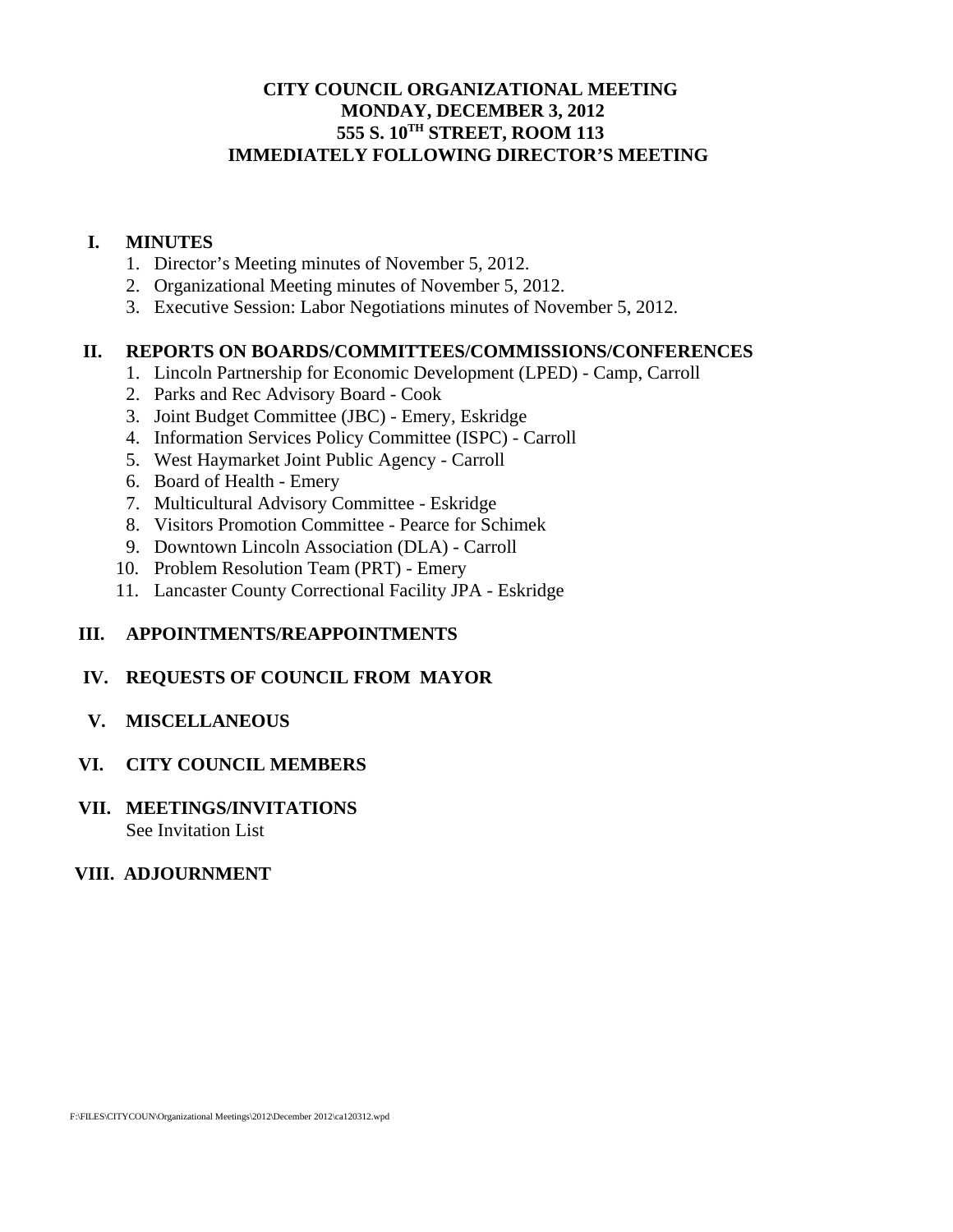## **MINUTES CITY COUNCIL ORGANIZATIONAL MEETING 555 S. 10th STREET, ROOM 113 DECEMBER 3, 2012**

**Present:** Carl Eskridge, Chair; Jon Camp, Vice Chair; DiAnna Schimek; Doug Emery; Gene Carroll; and Jonathan Cook

## **Others:** Denise Pearce, Senior Policy Counsel; and Rick Hoppe, Chief of Staff

Chair Eskridge opened the meeting at 2:22 p.m. and announced the location of the Open Meetings Act.

## **I. MINUTES**

- 1. Director's Meeting minutes of November 5, 2012.
- 2. Organizational Meeting minutes of November 5, 2012.
- 3. Executive Session: Labor Negotiations minutes of November 5, 2012.

With no corrections the above minutes were approved.

## **II. BOARDS/COMMITTEES/COMMISSIONS/CONFERENCES REPORTS**

## **1. Parks and Rec Advisory Board - Cook**

Cook stated he was unable to attend the Advisory Board meeting but did attend the Golf Committee meeting. At this meeting they worked on setting up the Golf Committee, who will be working with consultants.

#### **2. Joint Budget Committee (JBC) - Emery, Eskridge**

Emery stated the committee worked on distribution of the Keno Advisory money, with no definite plan at this time.

#### **3. Information services policy committee (ISPC) - Carroll**

Carroll announced that the VOIP phones are being installed in this building now. The turn over from the old phones to VOIP will be this weekend.

# **4. West Haymarket Joint Public Agency - Carroll**

The "topping off" ceremony will be held on December 12, 2012 at the Pinnacle Bank Arena. Everyone will be able to sign the final beam to be put into place. The ceremony will be held on the top of the arena.

# **5. Board of Health - Emery**

Emery stated they continue to work on the ten essential services of a public health group, and at this meeting worked on No. 8 - Confident Work Force.

The veterinarian position at the Health Board will be filled shortly.

# **6. Multicultural Advisory Committee (MAC) - Eskridge**

Eskridge stated the committee discussed having a project manager for the Pinnacle Bank Arena, and also how minorities may be hired for the work force.